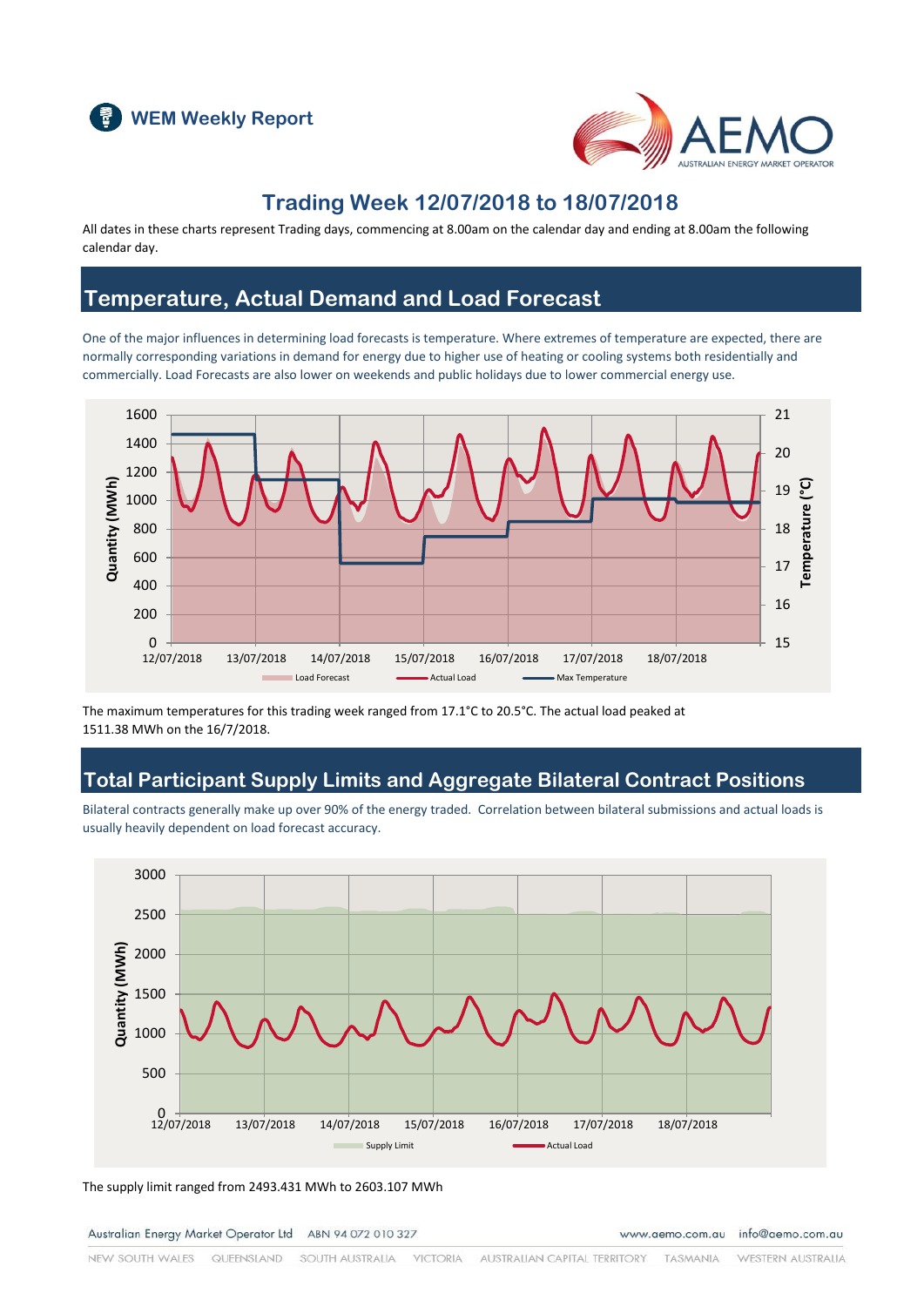## **Net Balancing Market Trades**

Bilateral contracts and STEM trading are generally based on the forecast energy requirements of Participants. When the forecast requirements are higher or lower than the actual requirements for a day, this Market energy must be bought and sold in the balancing mechanism. This graph shows the estimated net balancing trades.



The majority of the balancing activity this week occurred within Balancing Demand. The maximum balancing demand for the week reached 253.492 MWh on the 15/7/2018. The maximum balancing supply for the week reached -186.639 MWh on the 13/7/2012.

# **Total Traded Energy**

This chart represents a comparison between the total net energy that is traded in Bilateral Contracts, the STEM and the balancing mechanism. Balancing Supply represents cases in which the total contract position is greater than the demand and customers must supply energy back to balancing. Balancing Demand represents cases in which the total contract position is less than the demand and customers must purchase energy from balancing.



Total balancing supply equalled -9603.831 MWh whereas total balancing demand equalled 10186.198 MWh. The Total STEM Traded quantity was 13035.872 MWh, with the STEM Clearing Quantity ranging between 11.64 MWh and 103.116 MWh.

Australian Energy Market Operator Ltd ABN 94 072 010 327

www.aemo.com.au info@aemo.com.au